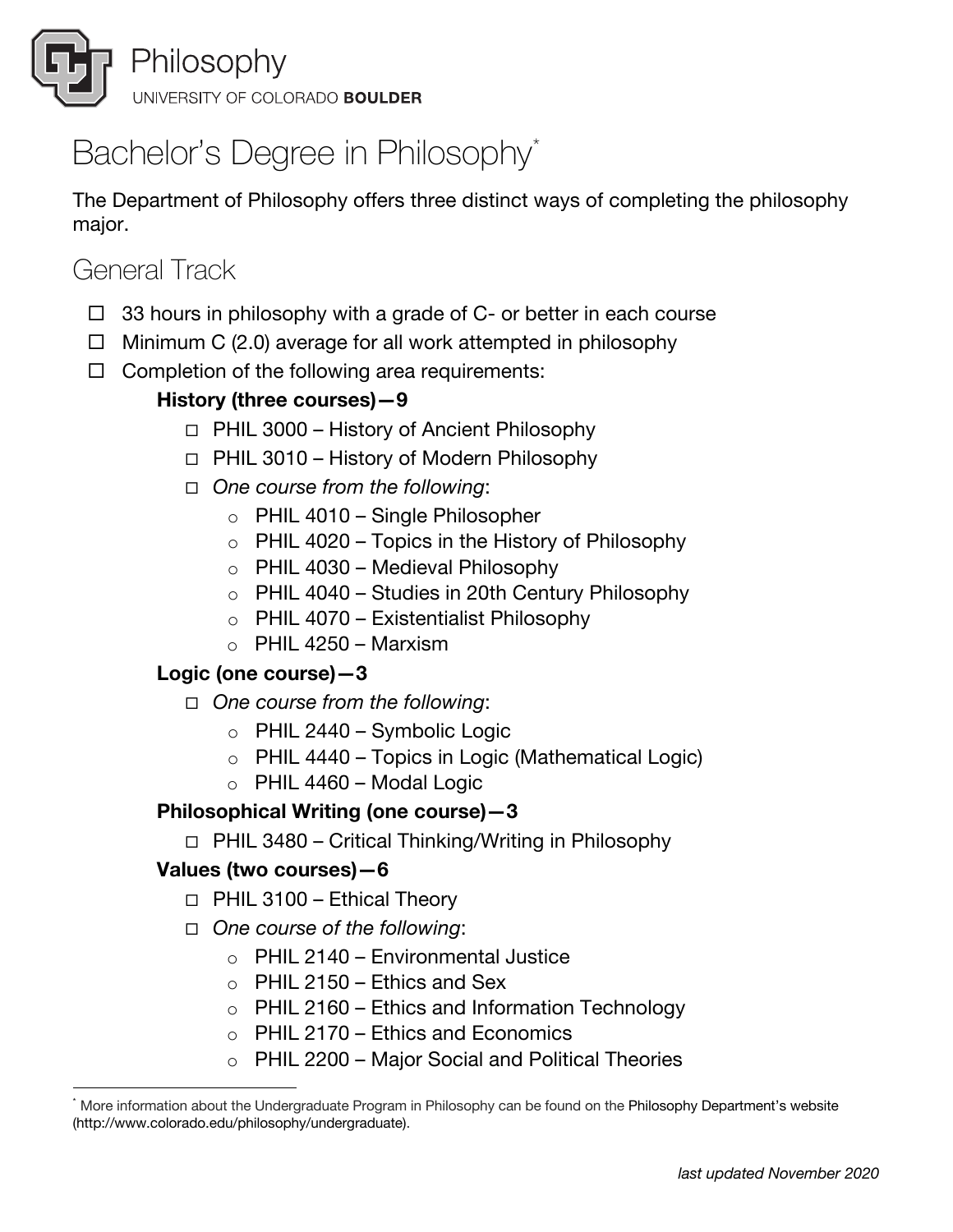- $\circ$  PHIL 2220 Philosophy and Law
- $\circ$  PHIL 2270 Philosophy and Race
- $\circ$  PHIL 2290 Philosophy and Gender
- o PHIL 3040 African Philosophy: Personhood & Morality
- o PHIL 3110 Feminist Practical Ethics
- $\circ$  PHIL 3140 Environmental Ethics
- $\circ$  PHIL 3160 Bioethics
- $\circ$  PHIL 3190 War and Morality
- $\circ$  PHIL 3200 Social and Political Philosophy
- $\circ$  PHIL 3260 Philosophy and the International Order
- $\circ$  PHIL 3700 Aesthetic Theory
- $\circ$  PHIL 4110 Contemporary Moral Theory
- $\circ$  PHIL 4120 Philosophy and Animals
- $\circ$  PHIL 4150 Topics in Applied Ethics
- $\circ$  PHIL 4200 Contemporary Political Philosophy
- $\circ$  PHIL 4250 Marxism
- $\circ$  PHIL 4260 Philosophy of Law

### **Metaphysics and Epistemology (two courses)—6**

- $\Box$  PHIL 4340 Epistemology
- ¨ *One course of the following*:
	- $\circ$  PHIL 3600 Philosophy of Religion
	- $\circ$  PHIL 4040 Studies in 20th Century Philosophy
	- $\circ$  PHIL 4300 Philosophy of Mind
	- $\circ$  PHIL 4360 Metaphysics
	- $\circ$  PHIL 4370 Free Will and Determinism
	- $\circ$  PHIL 4400 Philosophy of Science
	- $\circ$  PHIL 4490 Philosophy of Language

### **Electives (two courses)—6**

- $\Box$  any philosophy course that is not taken to satisfy any of the above requirements
- $\Box$  a second such course

#### Additional Requirements:

- $\Box$  At least 18 of the 33 philosophy hours must be upper-division.
- $\Box$  At least 12 of the 18 upper-division philosophy hours must be completed on the Boulder campus.
- $\Box$  No more than 3 hours of independent study may count toward the major requirements.
- $\Box$  No more than 3 hours of internship credit (PHIL 3930) may count towards the elective requirement.
- $\Box$  A single course can count towards at most one area requirement.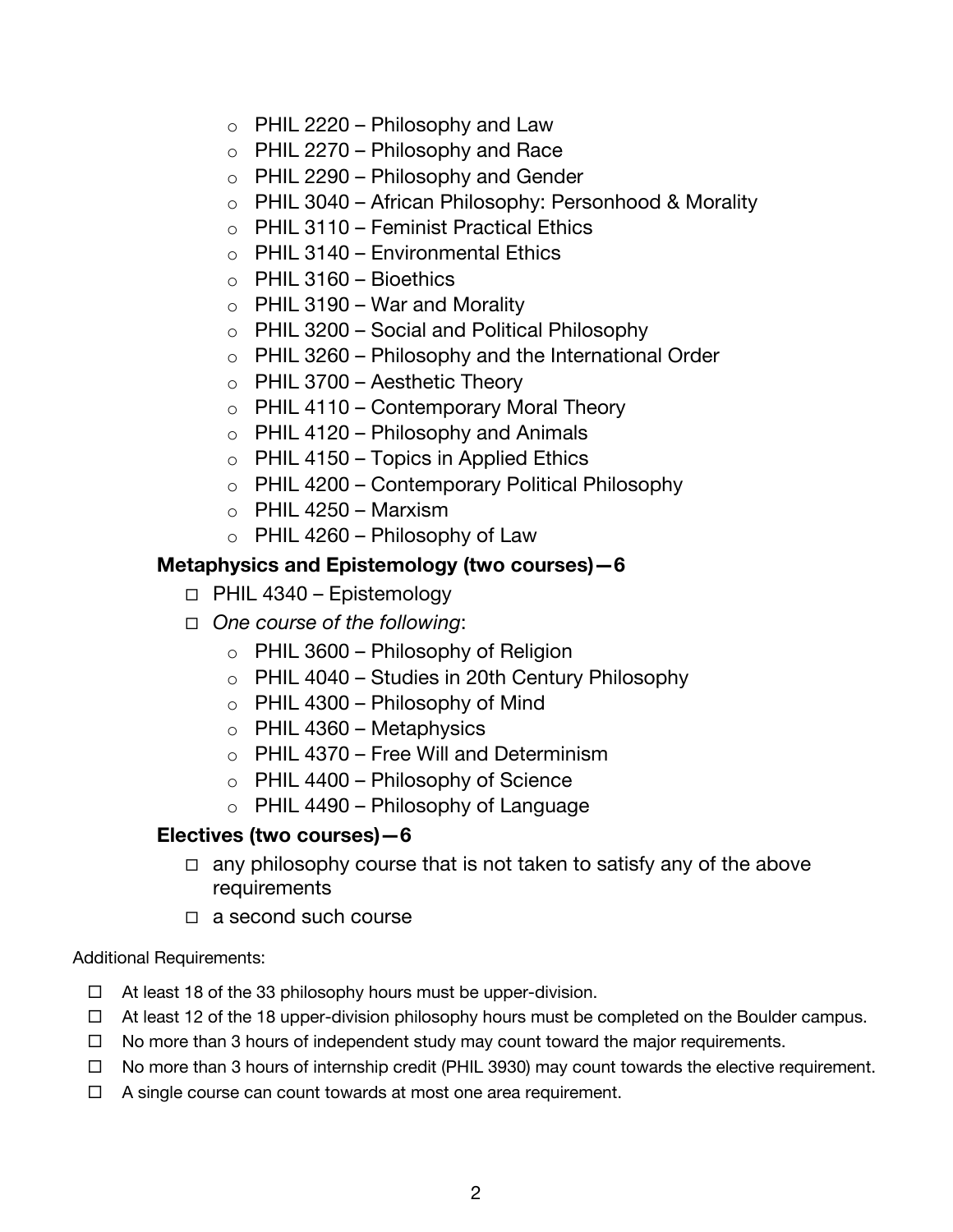# Values and Social Policy Track

The Values and Social Policy Track is a topically oriented major within the Department of Philosophy that draws on courses in a variety of departments and disciplines. This major was developed in order to prepare students for policy-oriented positions, whether in business, government, or academia. Such positions typically require some expertise in the social sciences as well as expertise in the study of values.

This topical major provides students with a firm foundation in philosophy as well as solid training in allied disciplines. Students interested in this major are urged to meet with the Faculty Advisor as early as possible in their academic careers. The student and the Advisor will develop a program together that is especially suited to the interests and career goals of the student.

- $\Box$  33 hours in philosophy with a grade of C- or better in each course
- $\Box$  15 hours in allied fields
- $\Box$  Minimum C (2.0) average for all work attempted in philosophy
- $\Box$  Completion of the following area requirements:

### **Group I: Required Courses (six courses)—18**

- □ PHIL 1440 Critical Thinking -or- PHIL 2440 Symbolic Logic
- $\Box$  PHIL 2200 Major Social and Political Theories
- $\Box$  PHIL 3000 History of Ancient Philosophy
- $\Box$  PHIL 3010 History of Modern Philosophy
- $\Box$  PHIL 3100 Ethical Theory
- $\Box$  PHIL 3200 Social and Political Philosophy

### **Group II: Electives (any four courses from the following)—12**

- $\circ$  PHIL 2140 Environmental Justice
- $\circ$  PHIL 2150 Ethics and Sex
- $\circ$  PHIL 2160 Ethics and Information Technology
- $\circ$  PHIL 2170 Ethics and Economics
- $\circ$  PHIL 2220 Philosophy and Law
- $\circ$  PHIL 2270 Philosophy and Race
- $\circ$  PHIL 2290 Philosophy and Gender
- o PHIL 3040 African Philosophy: Personhood & Morality
- o PHIL 3110 Feminist Practical Ethics
- $\circ$  PHIL 3140 Environmental Ethics
- $\circ$  PHIL 3160 Bioethics
- $\circ$  PHIL 3190 War and Morality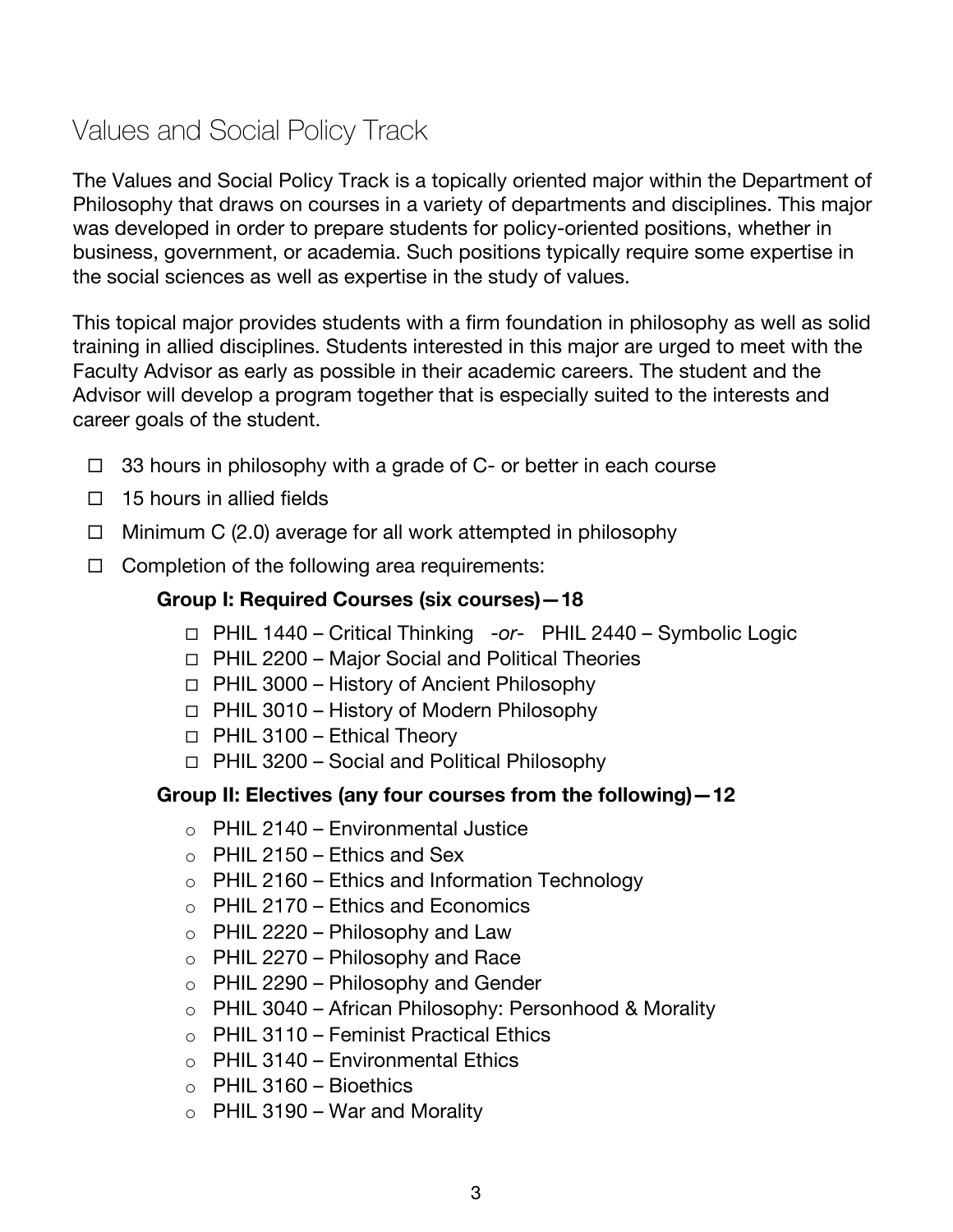- $\circ$  PHIL 3260 Philosophy and the International Order
- $\circ$  PHIL 3700 Aesthetic Theory
- $\circ$  PHIL 3930 Internship in Social Policy
- $\circ$  PHIL 4110 Contemporary Moral Theory
- $\circ$  PHIL 4120 Philosophy and Animals
- $\circ$  PHIL 4150 Topics in Applied Ethics
- o PHIL 4200 Contemporary Political Philosophy
- $\circ$  PHIL 4250 Marxism
- $\circ$  PHIL 4260 Philosophy of Law
- o Other courses with Faculty Advisor's approval

## **Group III: Allied Fields (15 hours of approved courses in allied fields)—15**

The set of 15 hours in allied disciplines can be taken within or across a variety of departments, such as economics, political science, geography, sociology, biology, and history. Course sets are approved by the Philosophy Department's Faculty Advisor, Dave Youkey (david.youkey@colorado.edu).

Additional Requirements:

- $\Box$  At least 18 of the 33 philosophy hours must be upper-division.
- $\Box$  At least 12 of the 18 upper-division philosophy hours must be completed on the Boulder campus.
- $\Box$  No more than 3 hours of independent study may count toward the major requirements.
- $\Box$  No more than 3 hours of internship credit (PHIL 3930) may count towards the elective requirement.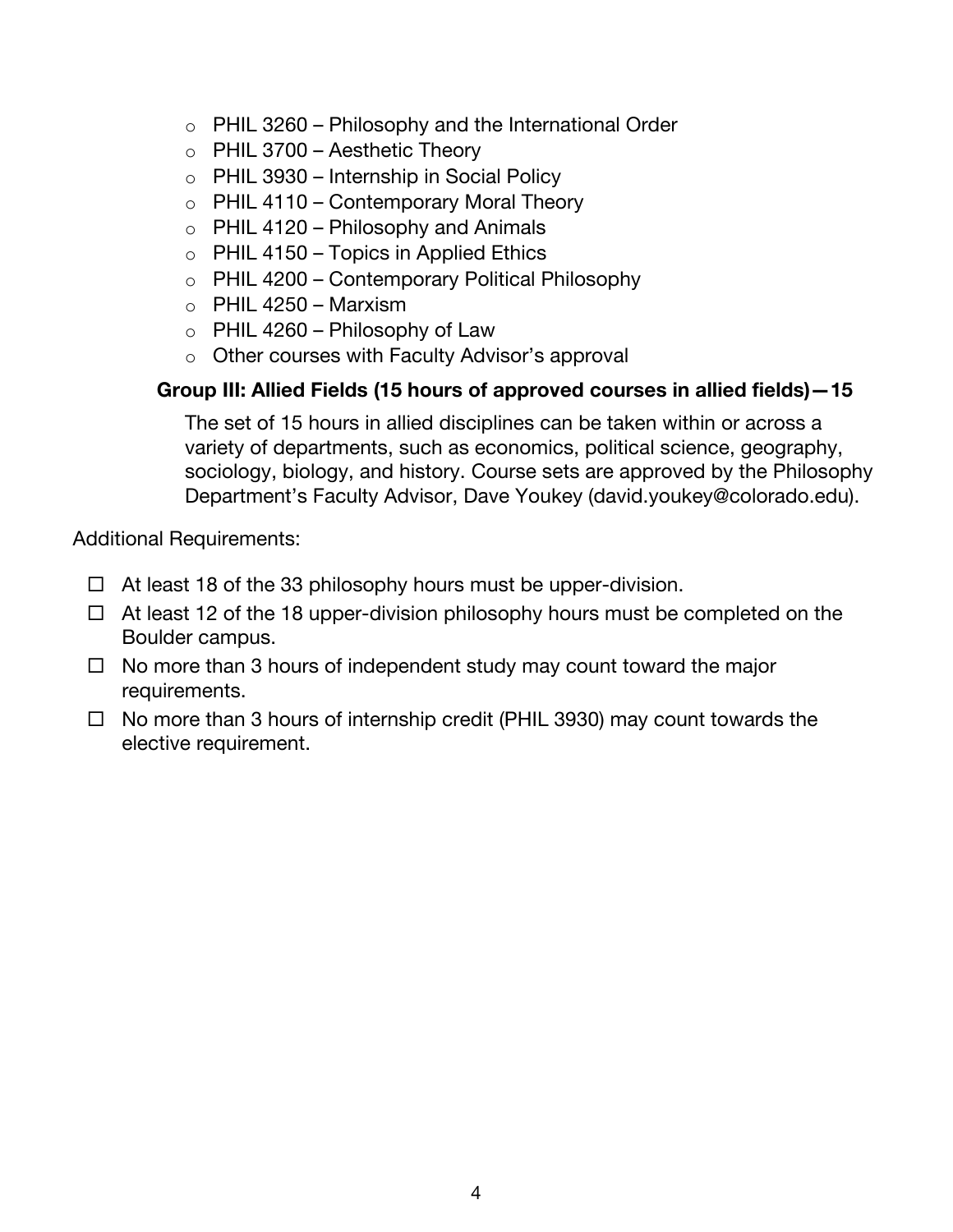# Law and Society Track

The object of the Law and Society Track is to provide a framework within which students interested in law may gain a broader understanding of that subject. While this program may be of special value to pre-law students, a firm grounding in the law and its relationship to morality and social science is a strong foundation for work in both the public interest and private sectors. The requirements of the program are 33 hours in philosophy (21 of which must be upper division) and 12 hours in allied disciplines. The 12 hours may be taken in a variety of departments, such as, for example, political science, history, sociology, and economics. The 33 hours in philosophy must include all the courses listed in Group I. Group II lists additional courses that are recommended but not required.

- $\Box$  33 hours in philosophy with a grade of C- or better in each course
- $\Box$  12 hours in allied disciplines
- $\Box$  Minimum C (2.0) average for all work attempted in philosophy
- $\Box$  Completion of the following area requirements:

### **Group I: Required Courses (these nine courses)—27**

- ¨ PHIL 1440 Critical Thinking -*or* PHIL 2440 Symbolic Logic
- $\Box$  PHIL 2200 Major Social and Political Theories
- $\Box$  PHIL 2220 Philosophy and Law
- $\Box$  PHIL 3000 History of Ancient Philosophy
- $\Box$  PHIL 3010 History of Modern Philosophy
- $\Box$  PHIL 3100 Ethical Theory
- $\Box$  PHIL 3200 Social and Political Philosophy
- $\Box$  PHIL 3480 Critical Thinking/Writing in Philosophy
- $\Box$  PHIL 4260 Philosophy of Law

### **Group II: Electives (any two philosophy courses; the courses below are merely recommended)—6**

- $\circ$  PHIL 2140 Environmental Justice
- $\circ$  PHIL 2150 Ethics and Sex
- $\circ$  PHIL 2160 Ethics and Information Technology
- $\circ$  PHIL 2170 Ethics and Economics
- $\circ$  PHIL 2270 Philosophy and Race
- $\circ$  PHIL 2290 Philosophy and Gender
- o PHIL 3040 African Philosophy: Personhood & Morality
- o PHIL 3110 Feminist Practical Ethics
- $\circ$  PHIL 3140 Environmental Ethics
- $\circ$  PHIL 3160 Bioethics
- $\circ$  PHIL 3260 Philosophy and the International Order
- $\circ$  PHIL 4110 Contemporary Moral Theory